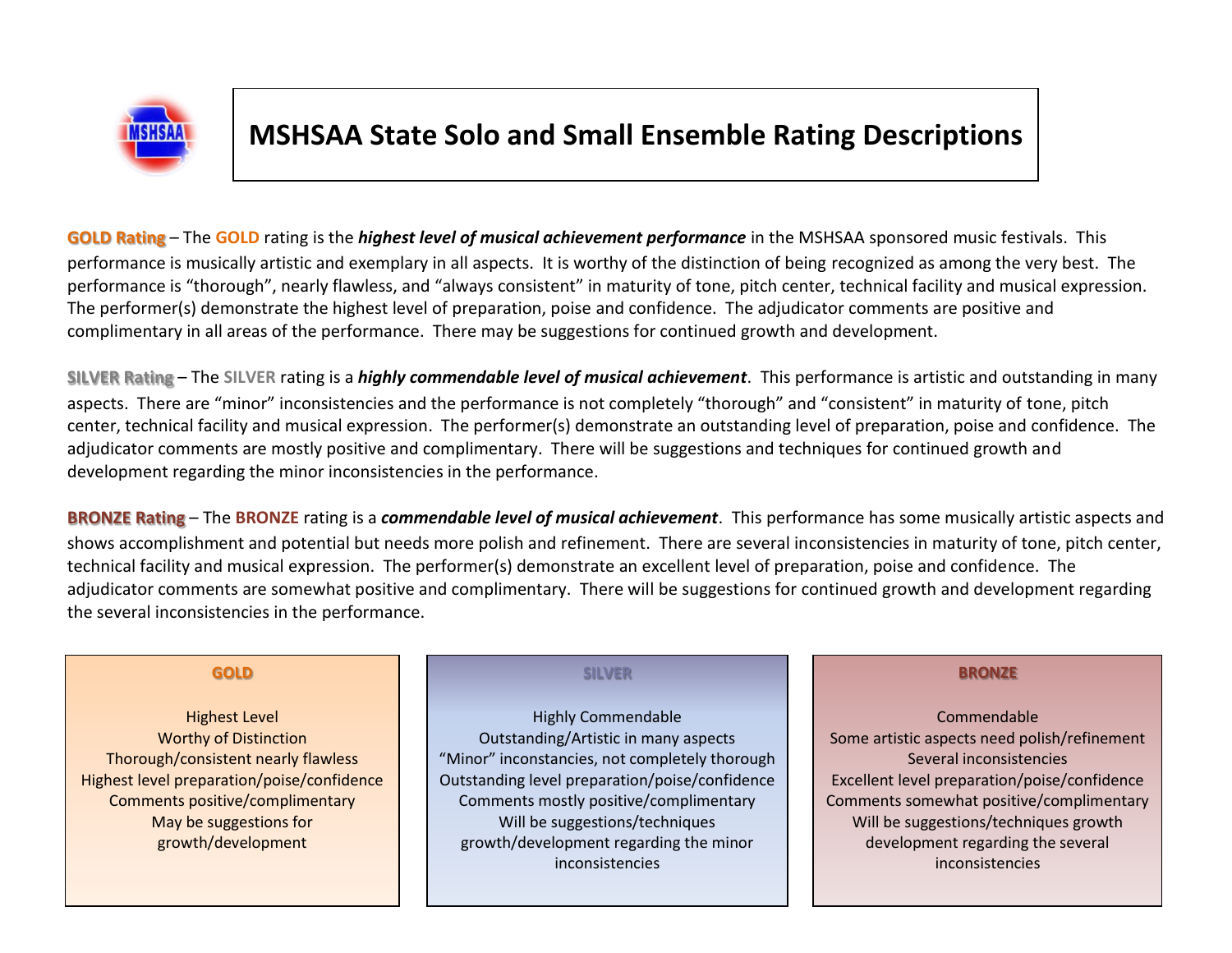**Festival: Name of School: Time of Performance: Event: Soloist: Accompanist: Selection:**

# **TONE QUALITY & INTONATION**

Resonance, Sonority, Vibrato, Beauty, Intonation, Awareness of Key & Pitch Center

**TECHNICAL PREPARATION**

Articulation, Technical / Lyrical Approach, Facility Clarity & Precision, Stability of Pulse

### **MUSICAL EFFECT**

Musicianship, Interpretation, Expression, Phrasing, Shaping, Style, Tempo(s), Dynamics, Poise, Sensitivity and Communication with Accompaniment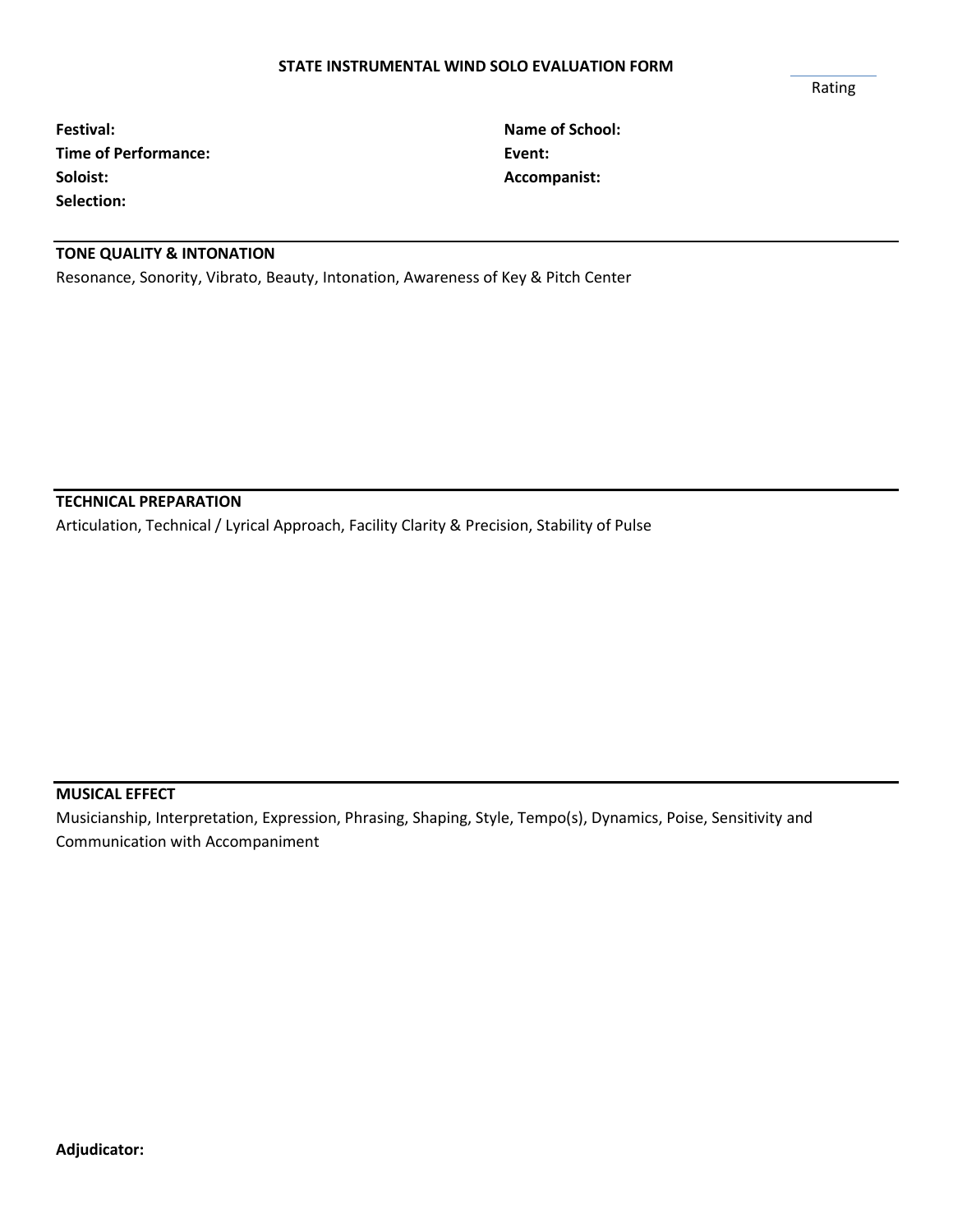#### **STATE INSTRUMENTAL SMALL ENSEMBLE EVALUATION FORM**

Rating

**Festival: Name of School: Time of Performance: Event: Ensemble: Accompanist: Accompanist: Selection:**

# **TONE QUALITY & INTONATION**

Resonance, Sonority, Vibrato, Beauty, Blend, Intonation and Key Center Awareness Melodic/Harmonic

**TECHNICAL PREPARATION**

Articulation Technical / Lyrical Approach, Facility Clarity & Precision, Attack & Release, Stability of Pulse

# **MUSICAL EFFECT**

Musicianship, Interpretation, Expression, Phrasing, Shaping, Style, Tempo(s), Dynamics, Ensemble / Accompaniment Communication, Balance/Blend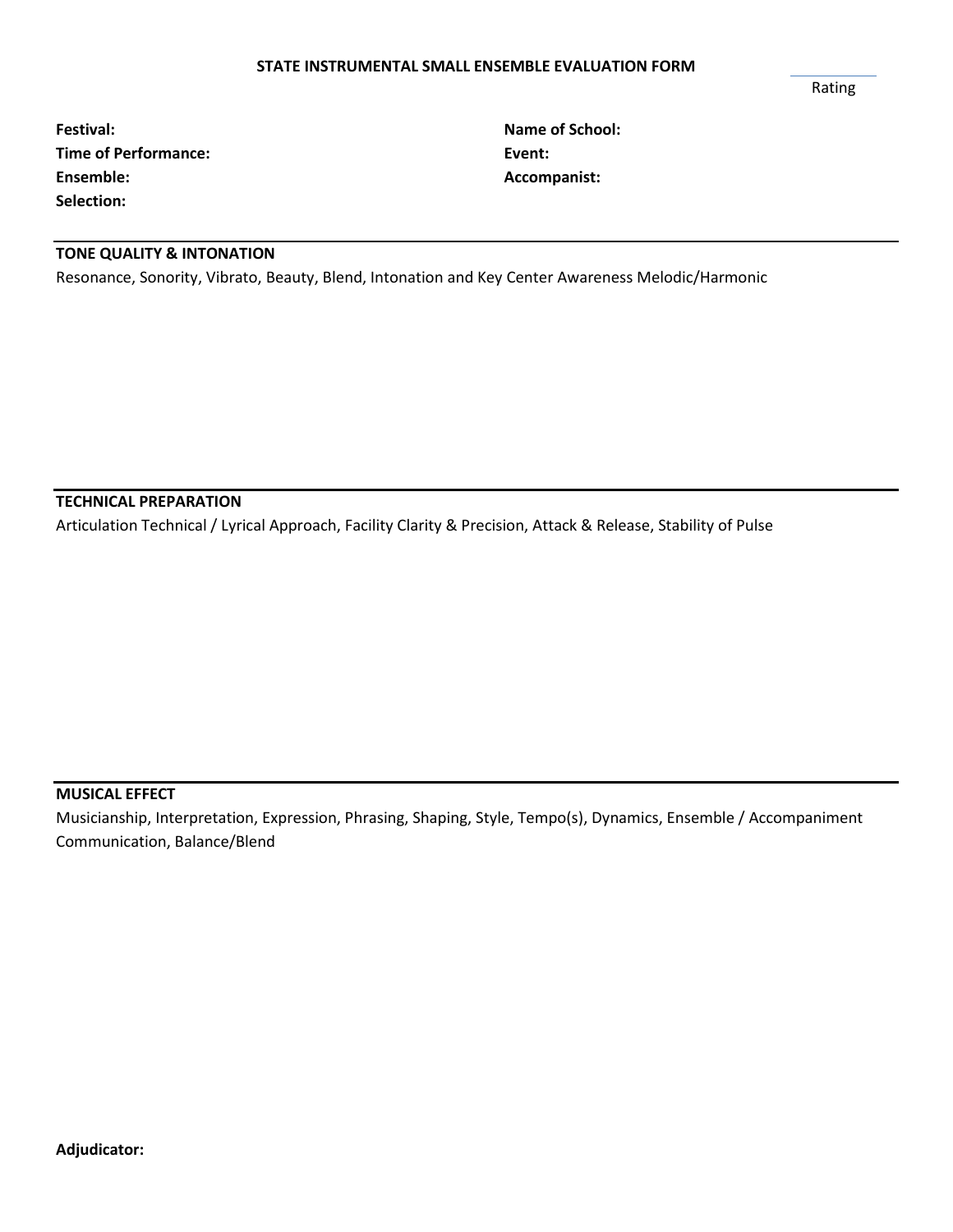#### **STATE SNARE DRUM SOLO EVALUATION FORM**

**Festival: Name of School: Time of Performance: Event: Soloist: Accompanist: Selection:**

# **TONE QUALITY & INTONATION**

Stick Selection for Appropriate Resonance, Sonority, Clarity, Roll Quality, Striking Area, Tuning/Tension

### **TECHNICAL PREPARATION**

Articulation, Technical Facility, Clarity, Mechanics of Hand/Arm Motion, Sticking Requirements/Control, Stability of Pulse, Playing Position

### **MUSICAL EFFECT**

Musicianship, Interpretation, Expression, Phrasing, Shaping, Style, Tempo(s), Dynamics, Accents, Sensitivity & Communication with Accompaniment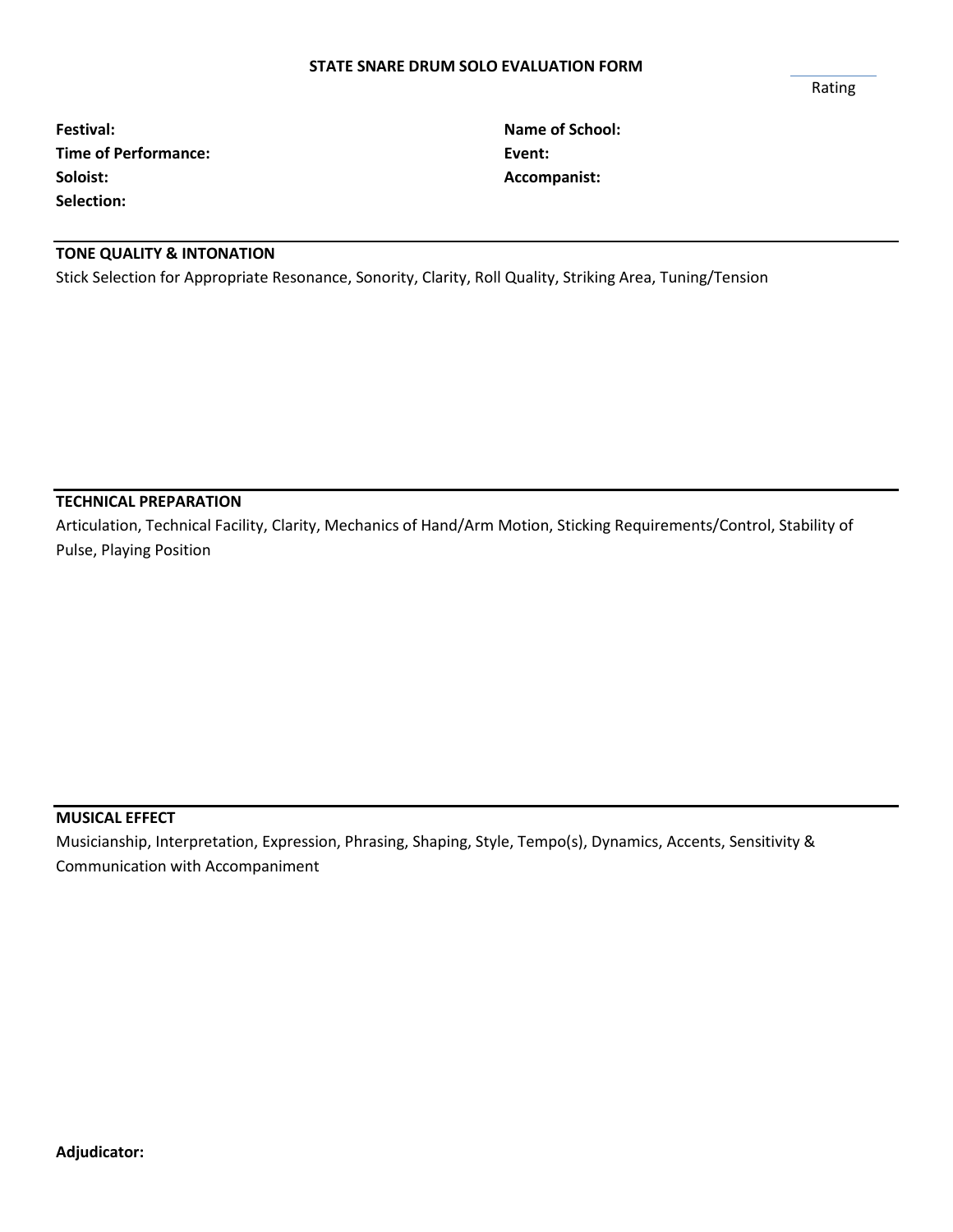#### **STATE KEYBOARD PERCUSSION SOLO EVALUATION FORM**

| Festival:                   | <b>Name</b> |
|-----------------------------|-------------|
| <b>Time of Performance:</b> | Event:      |
| Soloist:                    | Accom       |
| Selection:                  |             |

**Festival: Name of School: Soloist: Accompanist:**

# **TONE QUALITY & INTONATION**

Mallet(s) Selection for Appropriate Resonance, Sonority, Clarity, Roll Quality, Striking Area

### **TECHNICAL PREPARATION**

Articulation, Technical / Lyrical Approach, Facility, Clarity, Mechanics of Hand/Arm Motion, Stability of Pulse, Pedaling (Vibraphone)

### **MUSICAL EFFECT**

Musicianship, Interpretation, Expression, Phrasing, Shaping, Style, Tempo(s), Dynamics, Accents, Sensitivity & Communication with Accompaniment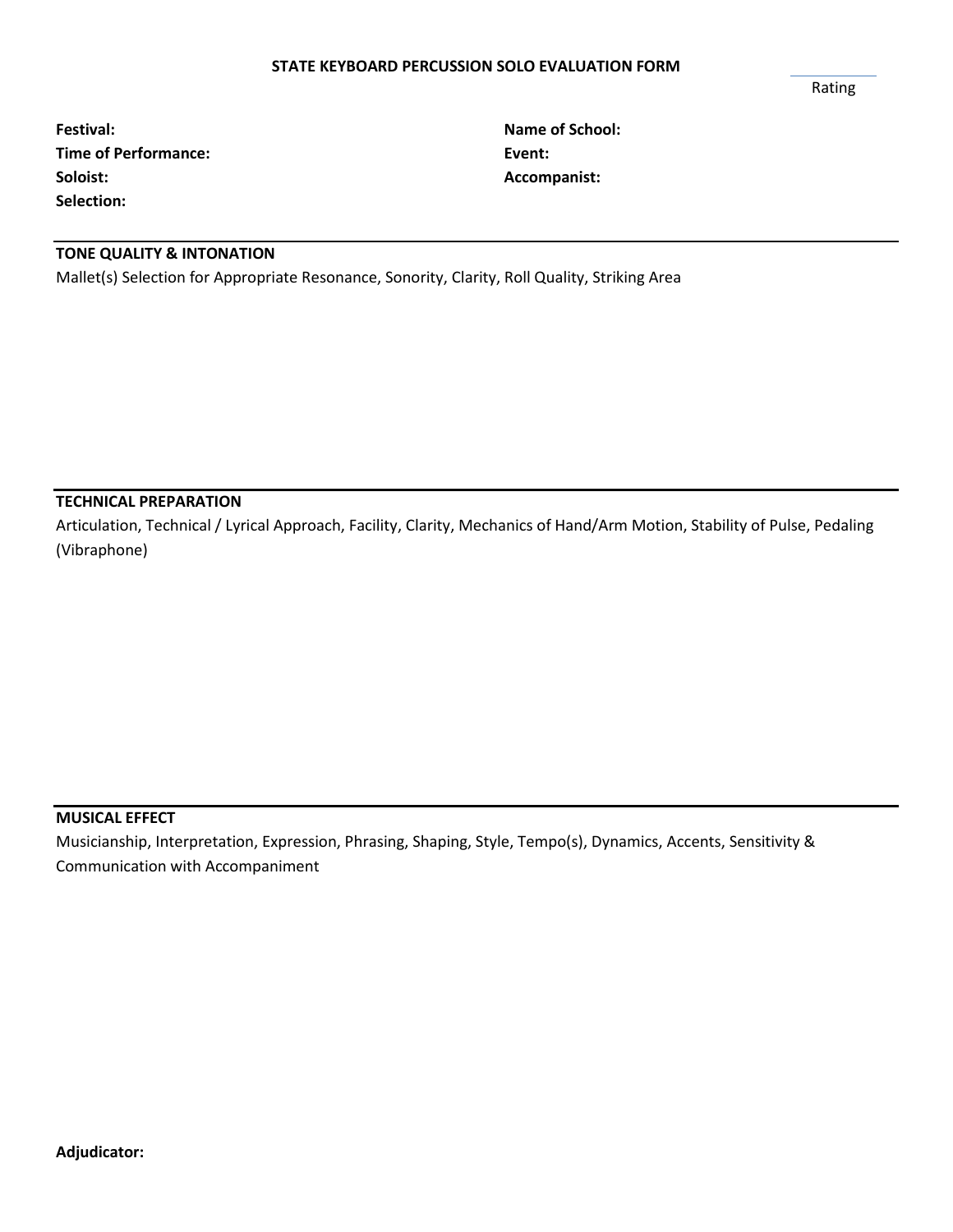#### **STATE MULTIPLE PERCUSSION SOLO EVALUATION FORM**

Rating

| Festival:                   | <b>Name</b> |
|-----------------------------|-------------|
| <b>Time of Performance:</b> | Event:      |
| Soloist:                    | Accom       |
| Selection:                  |             |

**Festival: Name of School: Soloist: Accompanist:**

# **TONE QUALITY & INTONATION**

Tuning/Characteristic Tone, Mallet/Stick Selection for Resonance/Sonority/Clarity, Roll Quality, Striking Area, Tuning Changes

# **TECHNICAL PREPARATION**

Articulation, Technical / Lyrical Approach, Facility, Clarity, Mechanics of Hand/Arm Motion, Appropriate Techniques, Physical Set-Up, Stability of Pulse

### **MUSICAL EFFECT**

Musicianship, Interpretation, Expression, Phrasing, Shaping, Style, Tempo(s), Dynamics, Accents, Poise/Posture, Sensitivity/Communication with Accompaniment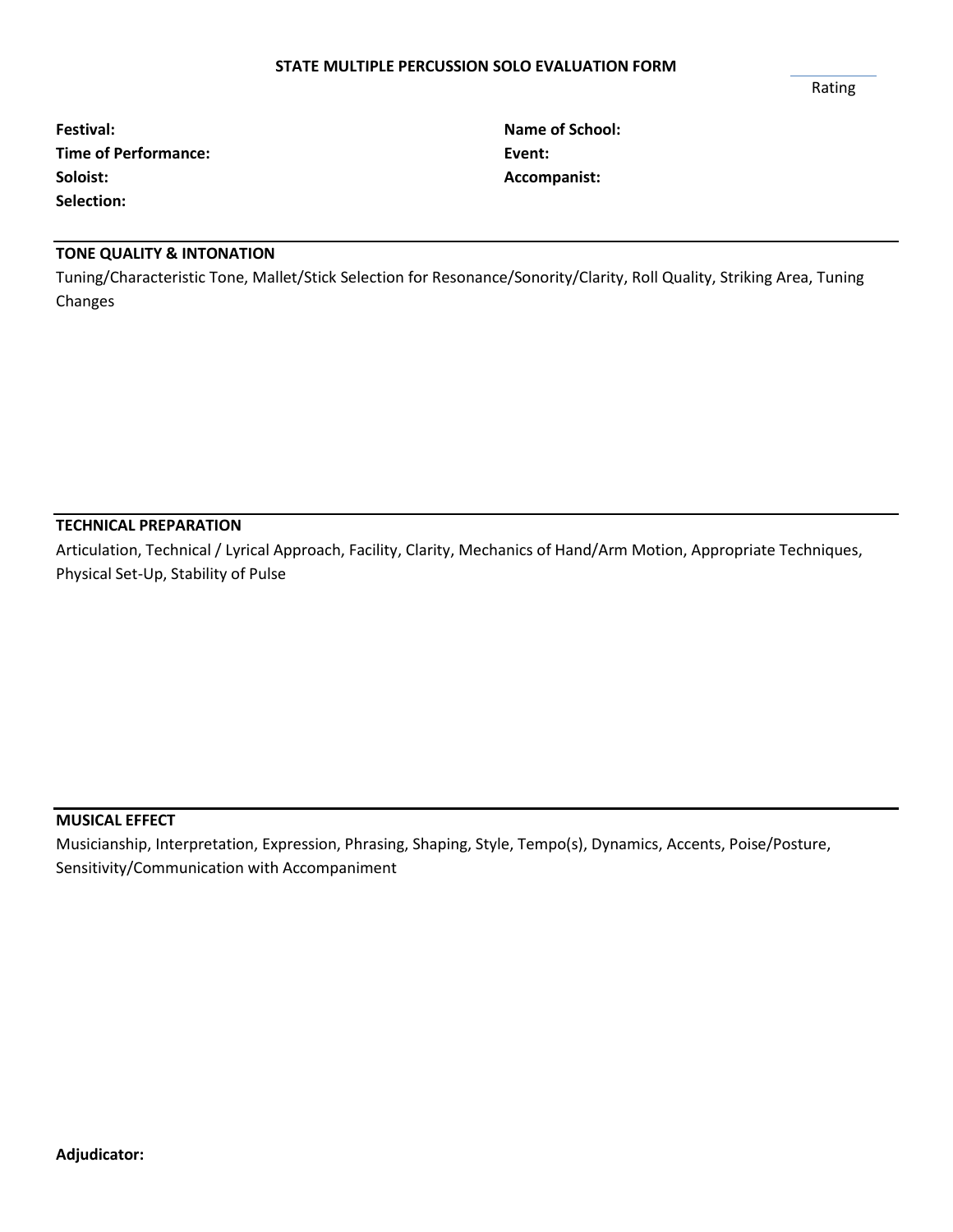#### **STATE TIMPANI SOLO EVALUATION FORM**

Rating

| Festival:                   | <b>Name</b> |
|-----------------------------|-------------|
| <b>Time of Performance:</b> | Event:      |
| Soloist:                    | Accom       |
| Selection:                  |             |

**Festival: Name of School: Soloist: Accompanist:**

# **TONE QUALITY & INTONATION**

Mallet(s) Selection for Appropriate Resonance, Sonority, Clarity, Roll Quality, Striking Area, Tuning/Tuning Changes

### **TECHNICAL PREPARATION**

Articulation, Technical / Lyrical Approach, Facility, Clarity, Mechanics of Hand/Arm Motion, Stability of Pulse, Playing Position, Pedaling

### **MUSICAL EFFECT**

Musicianship, Interpretation, Expression, Phrasing, Shaping, Style, Tempo(s), Dynamics, Accents, Sensitivity & Communication with Accompaniment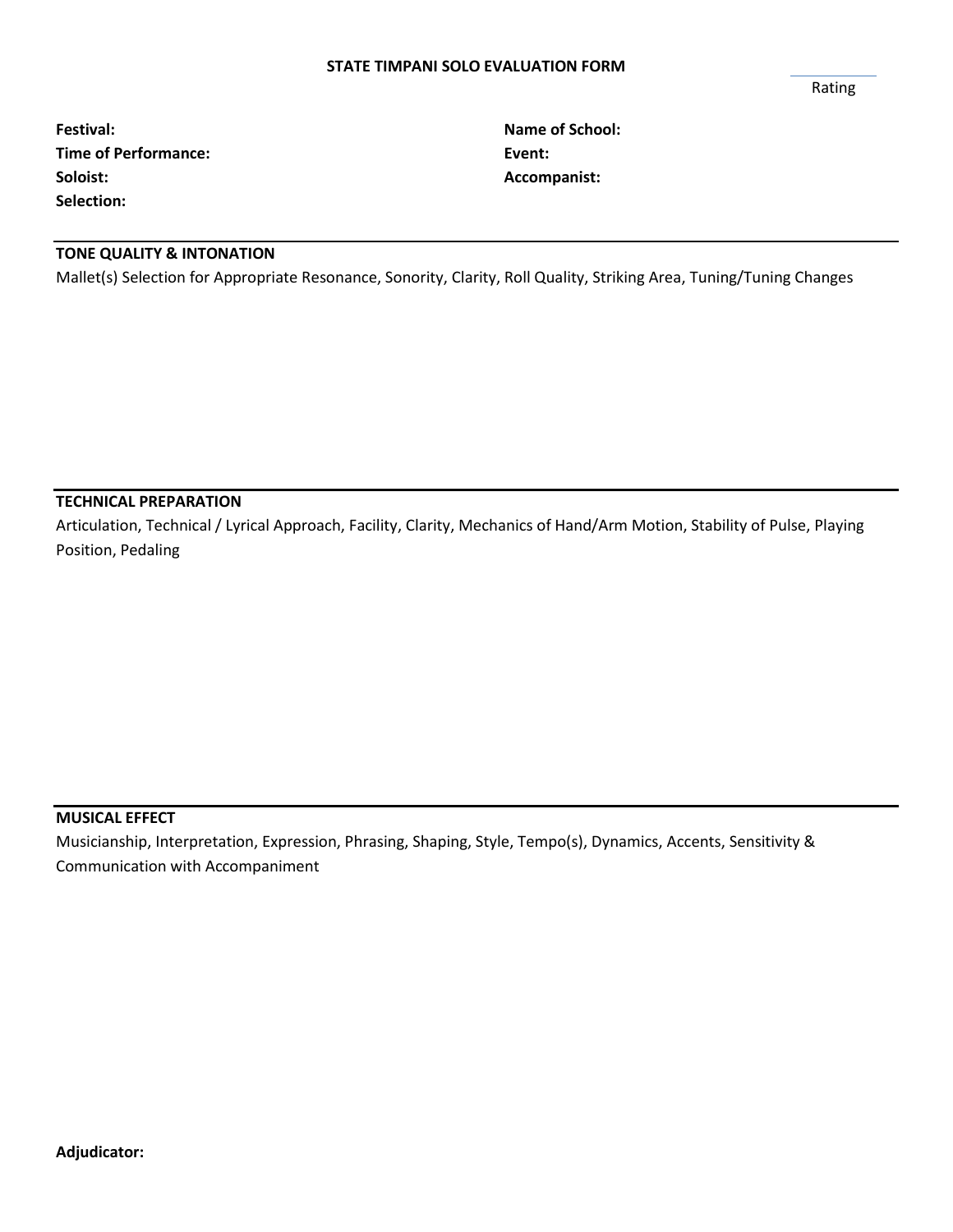#### **STATE SMALL PERCUSSION ENSEMBLE EVALUATION FORM**

Rating

| Festival:                   | <b>Name</b> |
|-----------------------------|-------------|
| <b>Time of Performance:</b> | Event:      |
| Ensemble:                   | Accom       |
| Selection:                  |             |

**Festival: Name of School: Ensemble: Accompanist:**

# **TONE QUALITY & INTONATION**

Tuning/Characteristic Tone, Mallet/Stick Selection for Resonance/Sonority/Clarity, Roll Quality, Striking Area, Tuning Changes

# **TECHNICAL PREPARATION**

Articulation Technical / Lyrical Approach, Facility Clarity, Attack & Release, Precision, Appropriate Techniques, Physical Set-Up, Stability of Pulse

### **MUSICAL EFFECT**

Musicianship, Interpretation, Expression, Phrasing, Shaping, Style, Tempo(s), Balance across Ensemble, Dynamics, Accents, Poise/Posture, Ensemble / Accompaniment Communication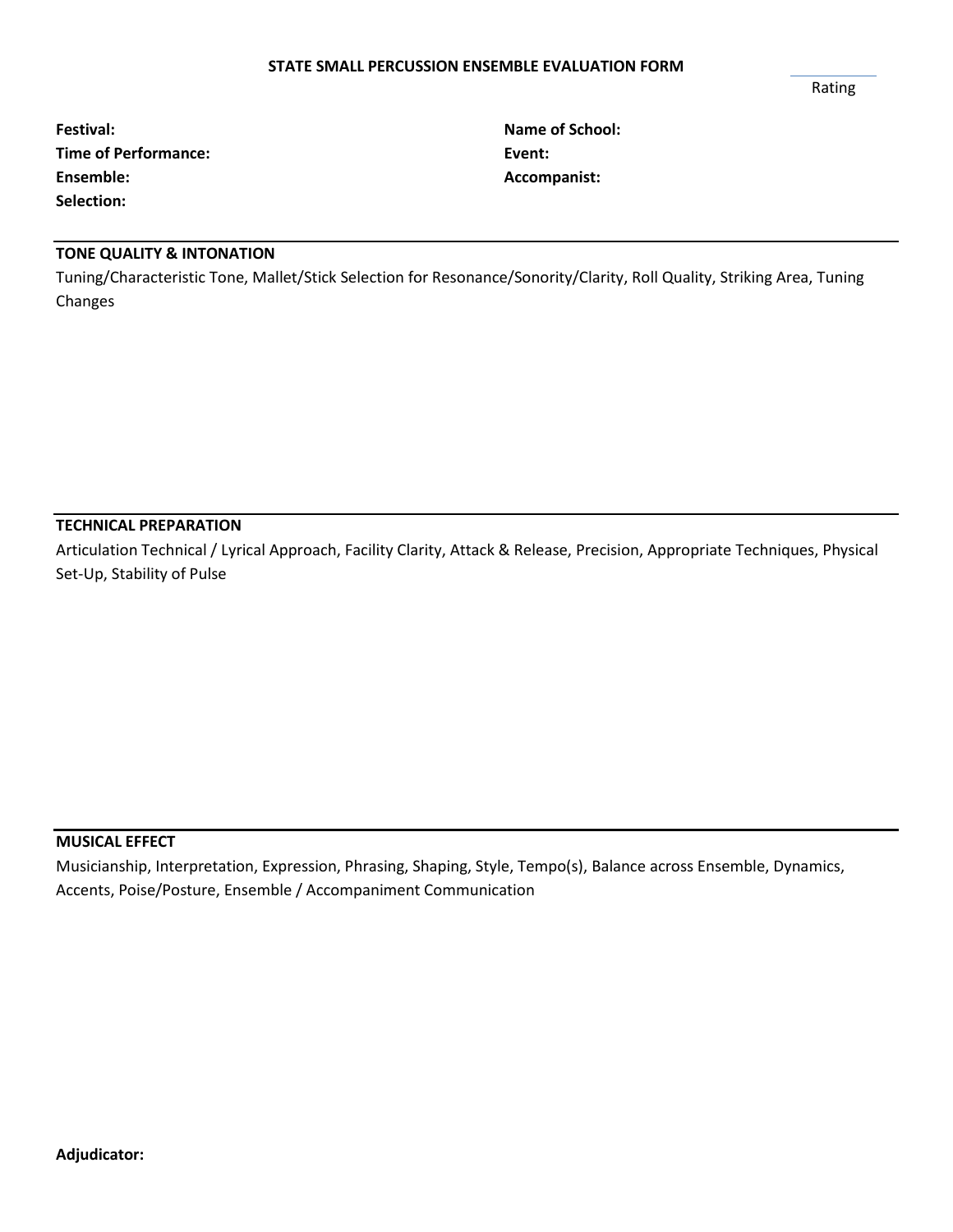#### **STATE PIANO SOLO EVALUATION FORM**

Rating

**Festival: Name of School: Time of Performance: Event: Soloist: Selection:**

# **TONE QUALITY & INTONATION**

Resonance, Sonority, Tone/Touch Control, Sensitivity, Hand Position

**TECHNICAL PREPARATION**

Articulation, Finger Dexterity Technical / Lyrical Approach, Facility, Clarity, Mechanics of Finger/Wrist/Hand/Arm Motion, Attacks/Releases, Pedaling, Dampening, Stability of Pulse

### **MUSICAL EFFECT**

Musicianship, Interpretation, Expression, Phrasing, Shaping, Style, Tempo(s), Dynamics, Accents, Balance of Melody with Accompaniment, Poise, Mannerisms, Memorization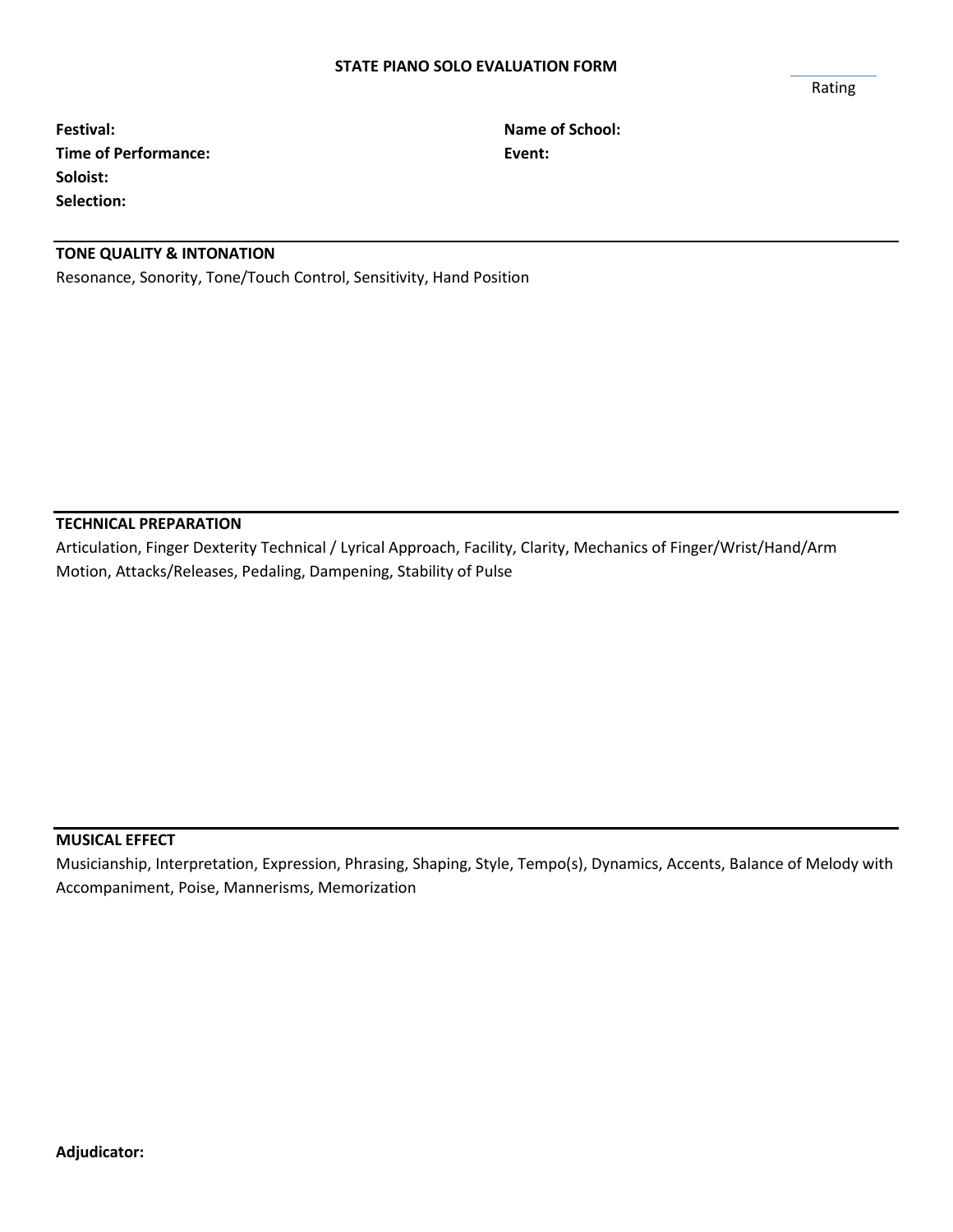**Festival: Name of School: Time of Performance: Event: Soloist: Accompanist: Selection:**

# **TONE QUALITY & INTONATION**

Resonance, Sonority, Vibrato, Bow Placement & Stroke, Intonation, Awareness of Key & Pitch Center

### **TECHNICAL PREPARATION**

Articulation, Bow & Finger Placement, Shifts, Technical / Lyrical Approach, Facility Clarity & Precision, Stability of Pulse

# **MUSICAL EFFECT**

Musicianship, Interpretation, Expression, Phrasing, Shaping, Style, Tempo(s), Dynamics, Poise, Sensitivity / Communication with accompaniment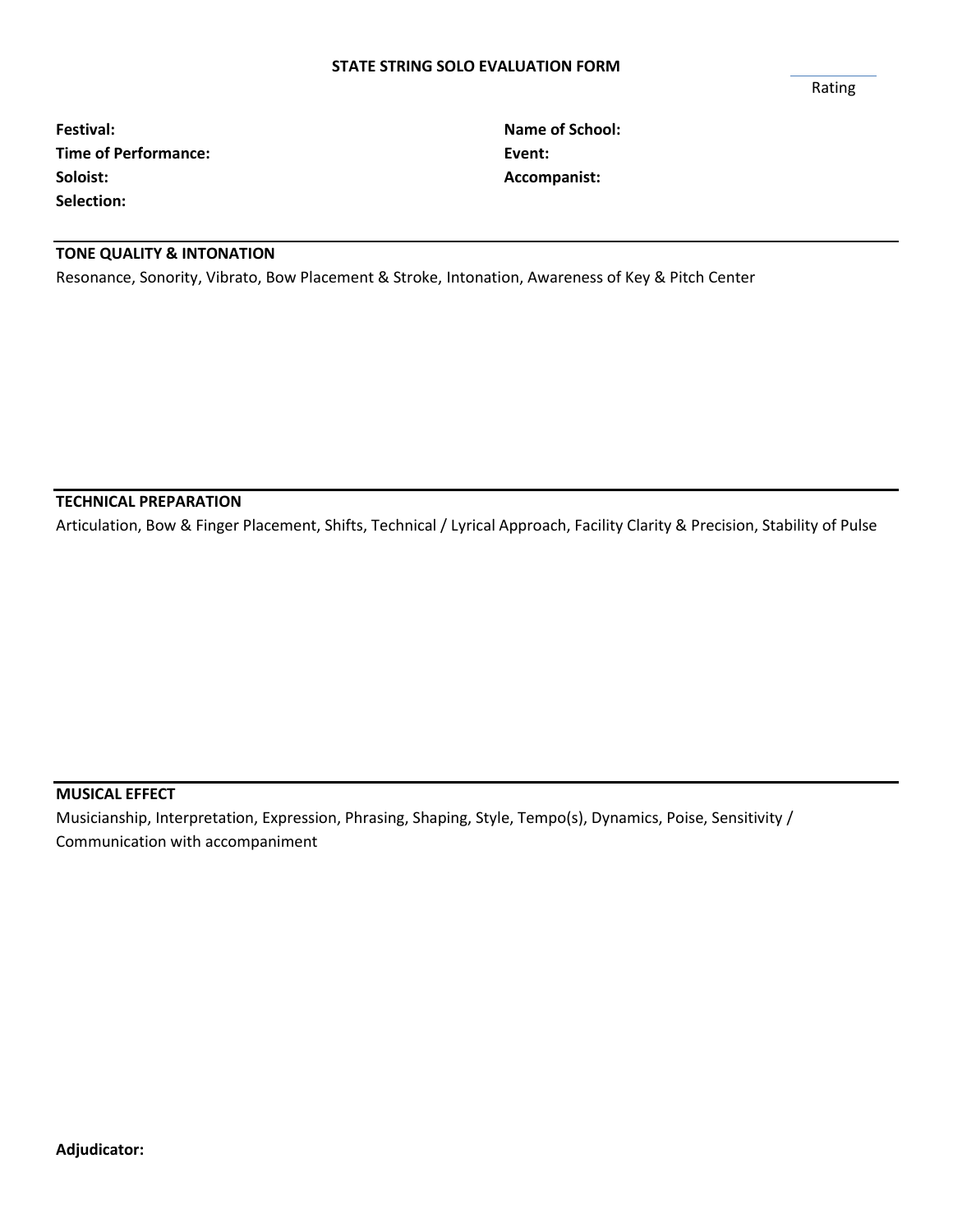#### **STATE STRING SMALL ENSEMBLE EVALUATION FORM**

Rating

| Festival:                   | <b>Name</b> |
|-----------------------------|-------------|
| <b>Time of Performance:</b> | Event:      |
| Ensemble:                   | Accom       |
| Selection:                  |             |

**Festival: Name of School: Ensemble: Accompanist:**

# **TONE QUALITY & INTONATION**

Resonance, Sonority, Vibrato, Bow Placement & Stroke, Blend, Intonation & Key Center Awareness Melodic/Harmonic

### **TECHNICAL PREPARATION**

Articulation, Bow & Finger Placement, Shifts, Technical /Lyrical Approach, Facility Clarity & Precision, Attack/Release, Stability of Pulse

### **MUSICAL EFFECT**

Musicianship, Interpretation, Expression, Phrasing, Shaping, Style, Balance, Tempo(s), Dynamics, Ensemble / Accompaniment Communication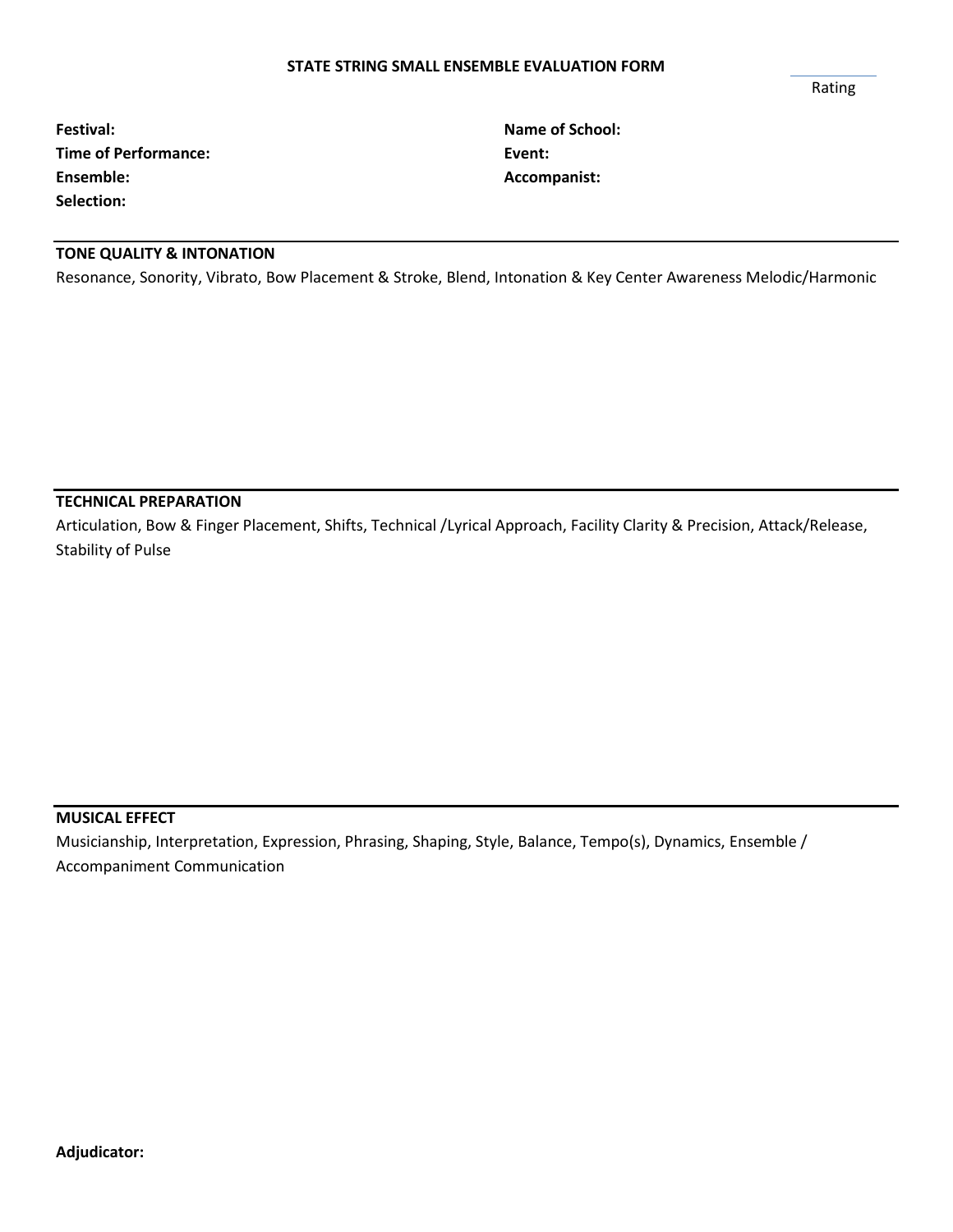#### **STATE VOCAL SOLO EVALUATION FORM**

Rating

**Festival: Name of School: Time of Performance: Event: Event: Soloist: Accompanist: Selection:**

# **TONE QUALITY & INTONATION**

Focus, Maturity, Resonance, Sonority, Vibrato, Breath Control, Pitch Center & Awareness of Key Tonality, Intervals

### **TECHNICAL PREPARATION**

Language, Syllabic/Word Stress, Diction, Consonants, Vowels, Memorization, Stability of Pulse

### **MUSICAL EFFECT**

Musicianship, Interpretation, Expressive Use of Diction Elements, Artistic Use of Phrasing, Shaping, Style, Dynamics, Tempo(s), Appearance, Facial Expression, Poise, Sensitivity/Communication with Accompaniment